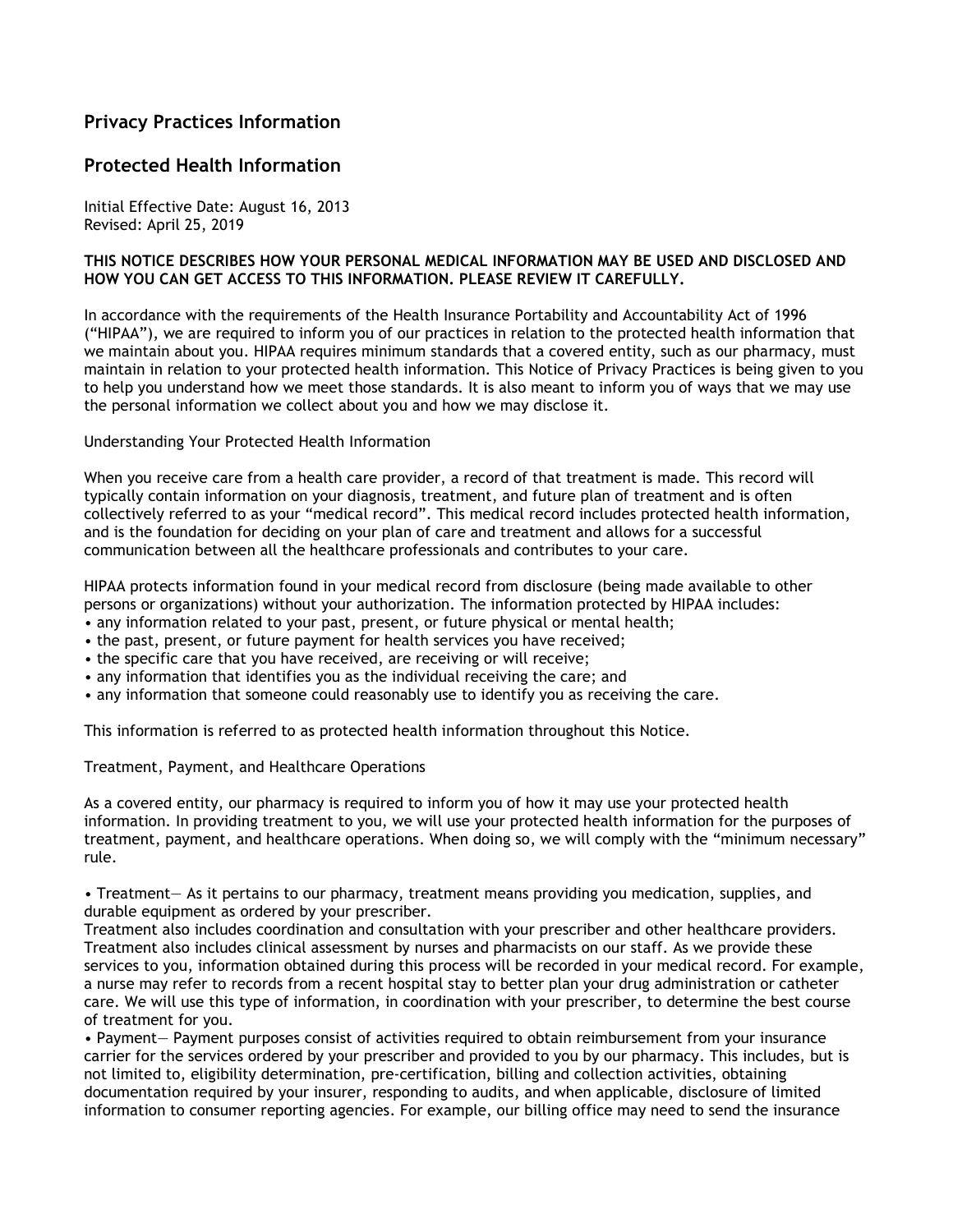company information about your diagnosis and prescriptions in order for them to process the claims and pay us for the services you receive.

• Healthcare Operations—Operations can include, but are not limited to, review of your protected health information by members of the pharmacy's professional healthcare staff to ensure compliance with all federal and state regulations. This information will then be used to continually improve the quality and effectiveness of the services provided to you by our pharmacy.Healthcare operations also include business management and general administrative activities. For example, staff members at our pharmacy may need to review your medical record to assure that we maintain a high standard of quality in our clinical services.

## Other Uses and Disclosures

In order to release information contained in your medical record for purposes other than treatment, payment, or healthcare operations, we must obtain a specific signed authorization from you. You may revoke such authorization at any time, except to the extent we have taken action in reliance on the authorization.

There are a limited number of other uses and disclosures of protected health information that do not require a specific authorization from you. We may, in the following circumstances, disclose your protected health information without your authorization but will do so following the "minimum necessary" rule.

• We may disclose to a personal representative, member of your family, other relative, or a close personal friend, or any other person identified by you, the protected health information directly relevant to that person's involvement with your care or payment related to your health care unless you have specifically requested that we not do so.

- We may disclose protected health information to others as required by law.
- We may disclose protected health information for certain public health activities and purposes.

• We may disclose protected health information to a legally authorized government authority, such as a social service or protective services agency, if we reasonably believe you are a victim of abuse, neglect or domestic violence.

• We may disclose protected health information for law enforcement purposes and in response to court orders or subpoenas.

• We may disclose protected health information to agencies authorized by law to conduct health oversight activities, including audits, investigations, licensing and similar activities.

• We may disclose protected health information to attorneys, accountants, and others acting on behalf of our pharmacy, provided they have signed written contracts agreeing to safeguard the confidentiality of the information.

• We will provide all required notifications to you, as a patient, if your protected health information is disclosed.

There are certain types of disclosures for which we must obtain an authorization from you before releasing it to others. These include:

- psychotherapy notes;
- marketing communications;
- health information being sold; and
- disclosures made to an individual or organization for purposes other than treatment, payment, or operations.

Your Rights as a Patient of Our Pharmacy

In accordance with HIPAA requirements you have the following rights in relation to your protected health information.

• You may request, in writing, additional restrictions to the use or disclosure of your protected health information; however, we are not required to agree to the requested restrictions. (See last bullet in this section.)

• You have the right to request amendments to your medical record.

- You have the right to obtain a copy of this Notice of Privacy Practices.
- You have the right of access to inspect and obtain a copy of your medical record, subject to certain limitations. You will be required by our pharmacy to request access to your health information in writing.